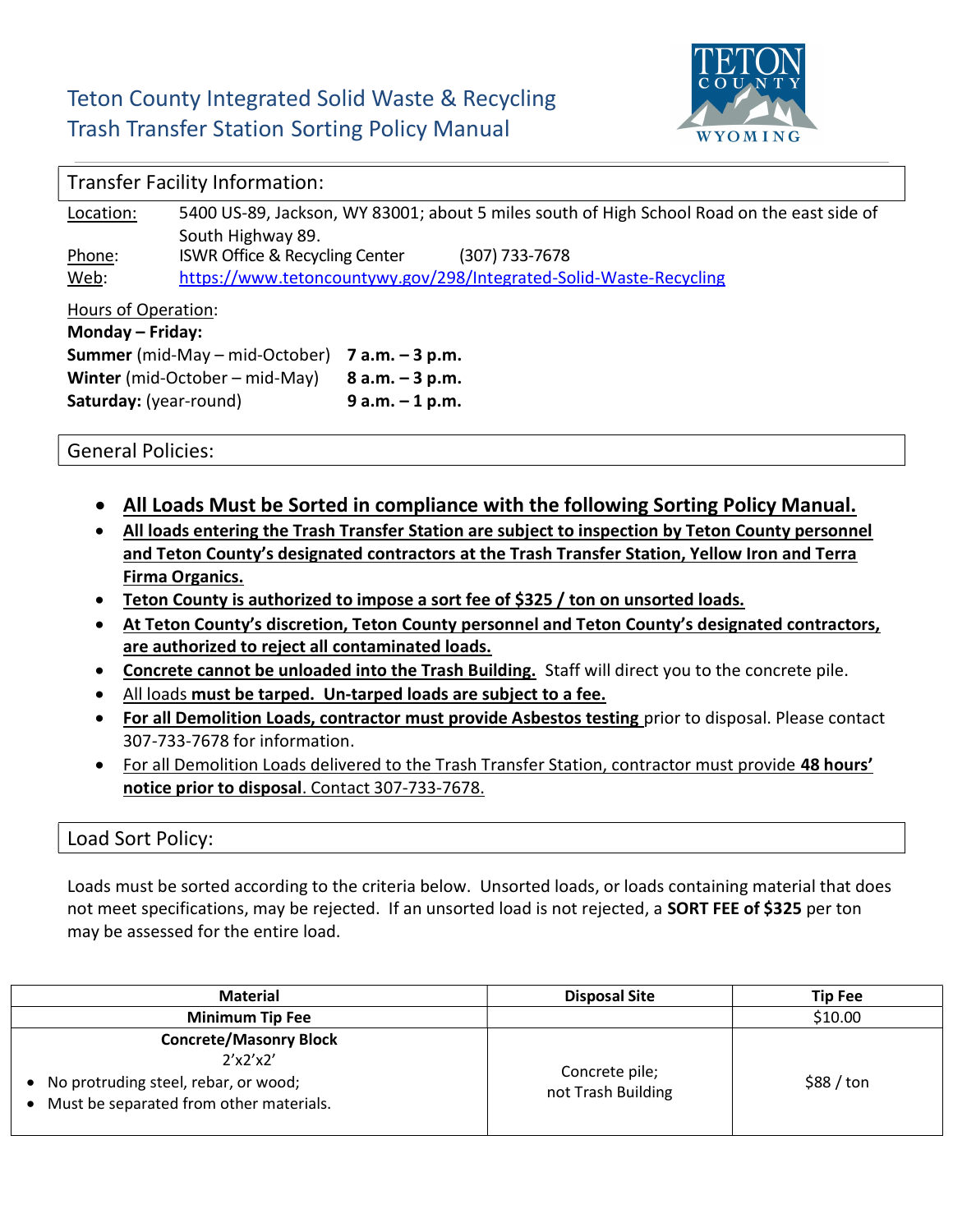| <b>Construction / Demolition Debris</b><br>• Permitted Demolition material;<br>• Wood that cannot be cleaned of contaminants such as glue,<br>foam, tar paper, stickers, dry wall, etc.;<br>• Laminate, particle board, MDF board or similar products;<br>Metal larger than 1/8" in diameter;<br>Electrical wiring;<br>• Zip System® sheathing;<br>• Windows or any glass;<br>Entire truss structures. (Truss plates and bolts should be cut<br>out).<br>must be cut to three-foot length.                                                                                                                                                                                                                  | Transfer Station tip floor                                | \$129/ton                        |
|-------------------------------------------------------------------------------------------------------------------------------------------------------------------------------------------------------------------------------------------------------------------------------------------------------------------------------------------------------------------------------------------------------------------------------------------------------------------------------------------------------------------------------------------------------------------------------------------------------------------------------------------------------------------------------------------------------------|-----------------------------------------------------------|----------------------------------|
| <b>Unpainted Dimensional Lumber</b><br>Dimensional lumber and plywood;<br>Neutral paint/stain is accepted;                                                                                                                                                                                                                                                                                                                                                                                                                                                                                                                                                                                                  | Clean Lumber Pile                                         | $$88 / \text{ton}$               |
| <b>Painted Dimensional Lumber</b><br>OSB;<br>Natural wood furniture with varnish;<br>Any wood with dark/bright paint/                                                                                                                                                                                                                                                                                                                                                                                                                                                                                                                                                                                       | <b>Painted Lumber Pile</b>                                | $$88 / \text{ton}$               |
| <b>Treated Lumber</b><br>Creosote;<br>Railroad ties;<br>Pressure treated lumber.                                                                                                                                                                                                                                                                                                                                                                                                                                                                                                                                                                                                                            | <b>Treated Lumber Pile</b>                                | \$129/ton                        |
| <b>Non-Certified Refrigeration Units</b><br>• Refrigerators, freezers, air conditioners                                                                                                                                                                                                                                                                                                                                                                                                                                                                                                                                                                                                                     | Transfer Station tip floor                                | \$35 / unit for Freon<br>removal |
| <b>Scrap Metal/Wire/Metal Fencing/Appliances</b><br>Electrical wires, conduit, metal fencing, plumbing fixtures,<br>aluminum framed doors & windows (no glass), & all<br>appliances except for non-certified refrig. units (see above).<br>55-gal drums MUST have one end removed for inspection<br>Fuel storage tanks MUST be certified as decommissioned<br>prior to disposal. Contact Teton County ISWR 307-733-7678<br>for more information.<br>Small motorized units (i.e., snowmobiles, lawnmowers, snow<br>blowers, motorcycles, etc.) Must be inspected by Transfer<br>Station staff before being dumped. All fluids (gas, oil, etc.)<br>and batteries must be removed prior to disposal, off site. | Scrap metal pile                                          | Free                             |
| <b>Mattress/Box Springs</b>                                                                                                                                                                                                                                                                                                                                                                                                                                                                                                                                                                                                                                                                                 | Transfer Station tip floor                                | $$26 /$ unit                     |
| <b>Yard and Landscaping Waste</b><br>• Grass, leaves, branches, and shrubs.<br>Trees: must be free of rocks and dirt; stumps larger than 25"<br>in diameter must be cut into 3-foot sections.                                                                                                                                                                                                                                                                                                                                                                                                                                                                                                               | Grass & Weeds pile<br>Trees/Shrubs/Branches/Mulch<br>pile | \$88 / ton                       |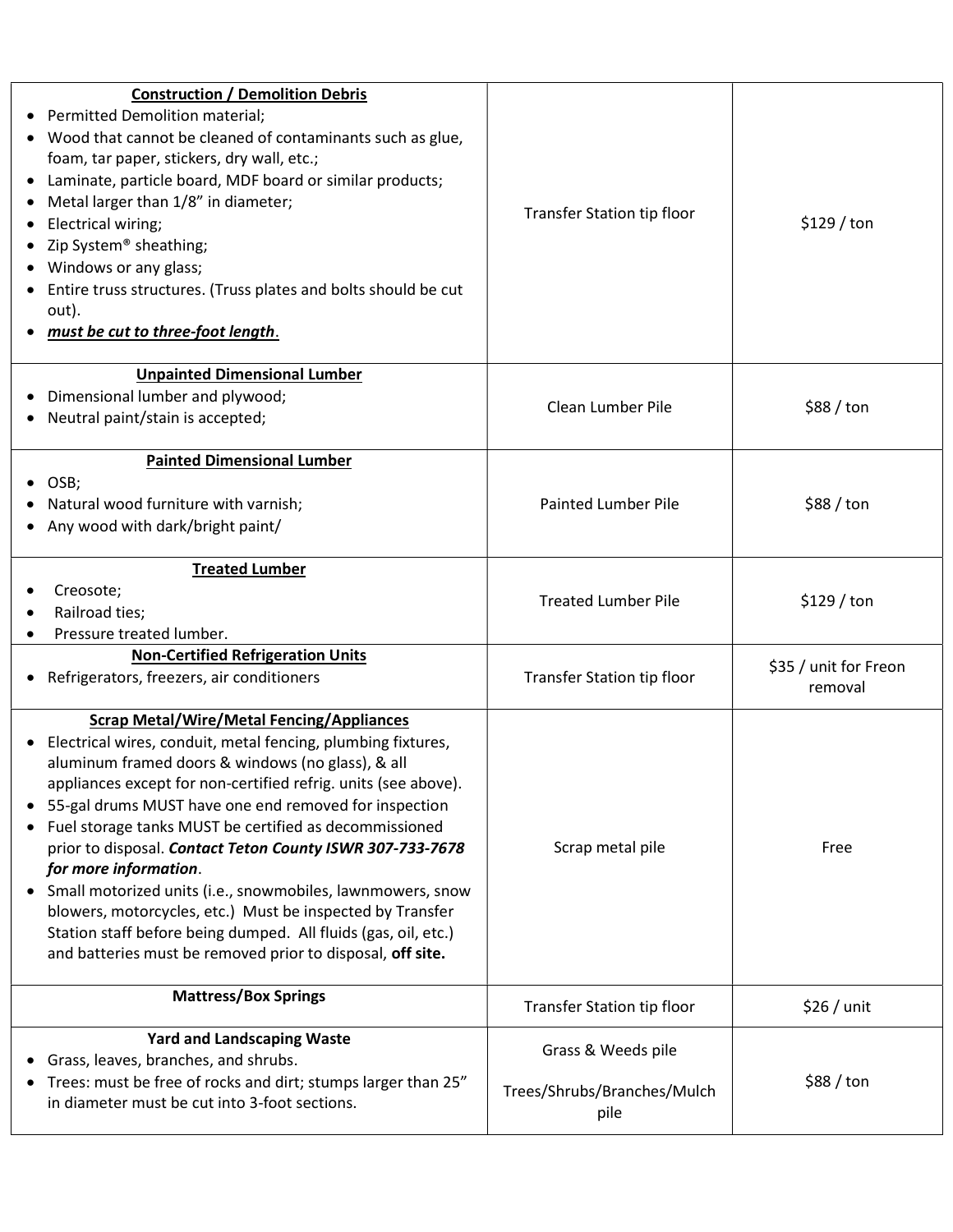| <b>Food Waste</b>                                                    | <b>Food Waste Compost Building</b> | \$75 per ton                               |                                      |
|----------------------------------------------------------------------|------------------------------------|--------------------------------------------|--------------------------------------|
| Tires<br>Rims that have been removed can go in the scrap metal pile. | Transfer Station tip floor         | Up to $17''$<br>$17 - 22$<br>Over 22"/Bulk | \$8 each<br>\$18 each<br>\$325 / ton |

## Prohibited Materials:

The following materials are prohibited from the Trash Transfer Facility. Please see below for information regarding alternative disposal at the Recycling Center, Household Hazardous Waste Facility or elsewhere.

| <b>Asbestos</b>                   | Prohibited at all ISWR facilities; permitted demolition<br>materials must show asbestos tests prior to disposal at Trash<br>Transfer Station. Test results must be emailed to ISWR prior<br>to delivery. Please contact 307-733-7678 for info.                                                                                                                                                                                                           |
|-----------------------------------|----------------------------------------------------------------------------------------------------------------------------------------------------------------------------------------------------------------------------------------------------------------------------------------------------------------------------------------------------------------------------------------------------------------------------------------------------------|
|                                   |                                                                                                                                                                                                                                                                                                                                                                                                                                                          |
| <b>Asphalt</b>                    | Prohibited at all ISWR facilities;                                                                                                                                                                                                                                                                                                                                                                                                                       |
| Liquid Waste (i.e. sewage sludge) | Prohibited at all ISWR facilities;                                                                                                                                                                                                                                                                                                                                                                                                                       |
| Household Hazardous Waste (HHW)   | HHW accepted for disposal, by appointment only, April -<br>October; Call 307-733-7678 or visit<br>https://www.tetoncountywy.gov/325/Schedule-an-<br>Appointment to schedule an appointment;<br>HHW includes but is not limited to:<br>• Anything toxic, flammable, corrosive, or reactive<br>• Fluorescent light bulbs<br>• Automotive fluids<br>• Oil based paint<br>• Antifreeze<br>$\bullet$ Poisons<br>• Propane, bear spray and isobutane canisters |
| <b>Electronic Waste</b>           | Prohibited at Trash Transfer station; accepted for disposal at the<br>Recycling Center, located at 3270 S. Adams Canyon Road, Monday<br>through Friday, 9:00 am to 5:00 pm.                                                                                                                                                                                                                                                                              |